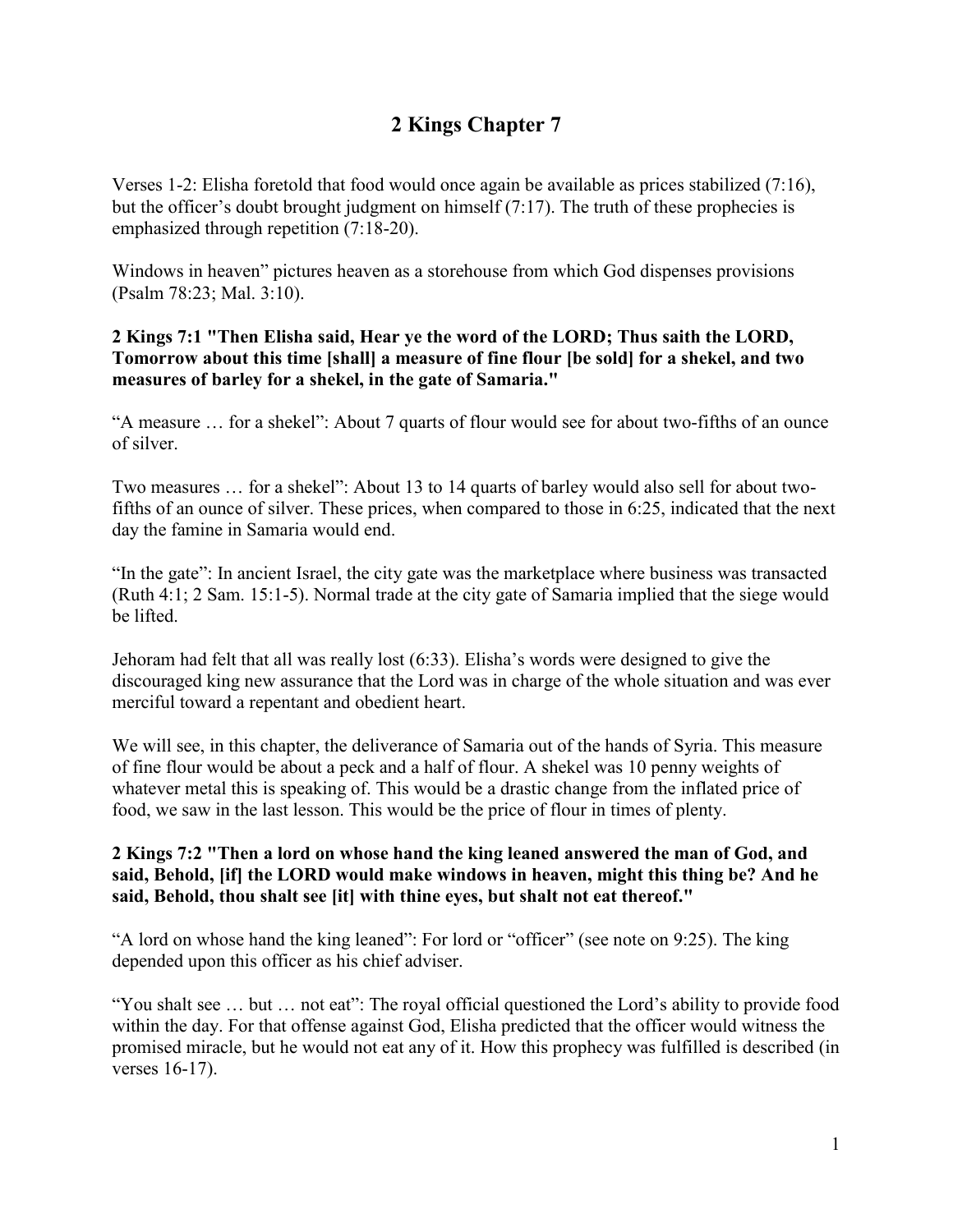The officer's disbelief would cause him to fail to partake of any of the promised plenty, even though he would live to see it (verses 19-20).

This lord, upon whom the king leaned, was a very close servant. His doubt in what Elisha had said would cause him not to eat of the food. Remember, this is not spoken to the king. The servant was denouncing Elisha and God. It was almost as if he was denying that Manna fell from heaven before.

Verses 3-11: God's grace is available for all. Four "leprous men" were the first to receive His provision (food, clothes, silver, and gold), after He caused the Syrian army to flee their wellstocked "camp." Whether the men feared divine or human punishment, they sensed an obligation to share their "good news." This account foreshadows the ministry of Jesus, who graciously cleansed lepers and preached good news to the poor (Matt. 11:5; Luke 7:22).

Verses 3-4: Lepers were not allowed inside the cities (Lev. 13:46).

### **2 Kings 7:3 "And there were four leprous men at the entering in of the gate: and they said one to another, Why sit we here until we die?"**

"Leprous men": The account of these lepers is used to tell of the siege's end and the provisions for Samaria (verses 3-11).

"At the entering in of the gate": In the area immediately outside the city gate, four lepers lived, shut out of Samaria because of their disease (Lev. 13:46; Num. 5:3). The lepers knew that living in Samaria, whether just outside or inside the gate, offered them nothing but death.

### **2 Kings 7:4 "If we say, We will enter into the city, then the famine [is] in the city, and we shall die there: and if we sit still here, we die also. Now therefore come, and let us fall unto the host of the Syrians: if they save us alive, we shall live; and if they kill us, we shall but die."**

Contrary to the law which forbid them.

"Then the famine is in the city, and we shall die there": Not being able to obtain food to preserve life.

"And if we sit here, we die also": Having nothing to eat to support nature.

"Now therefore let us come, and fall unto the host of the Syrians": Put ourselves into their hands, and lie at their mercy.

"If they save us alive, we shall live": If they do not put us to death, but give us bread to eat, our lives will be preserved.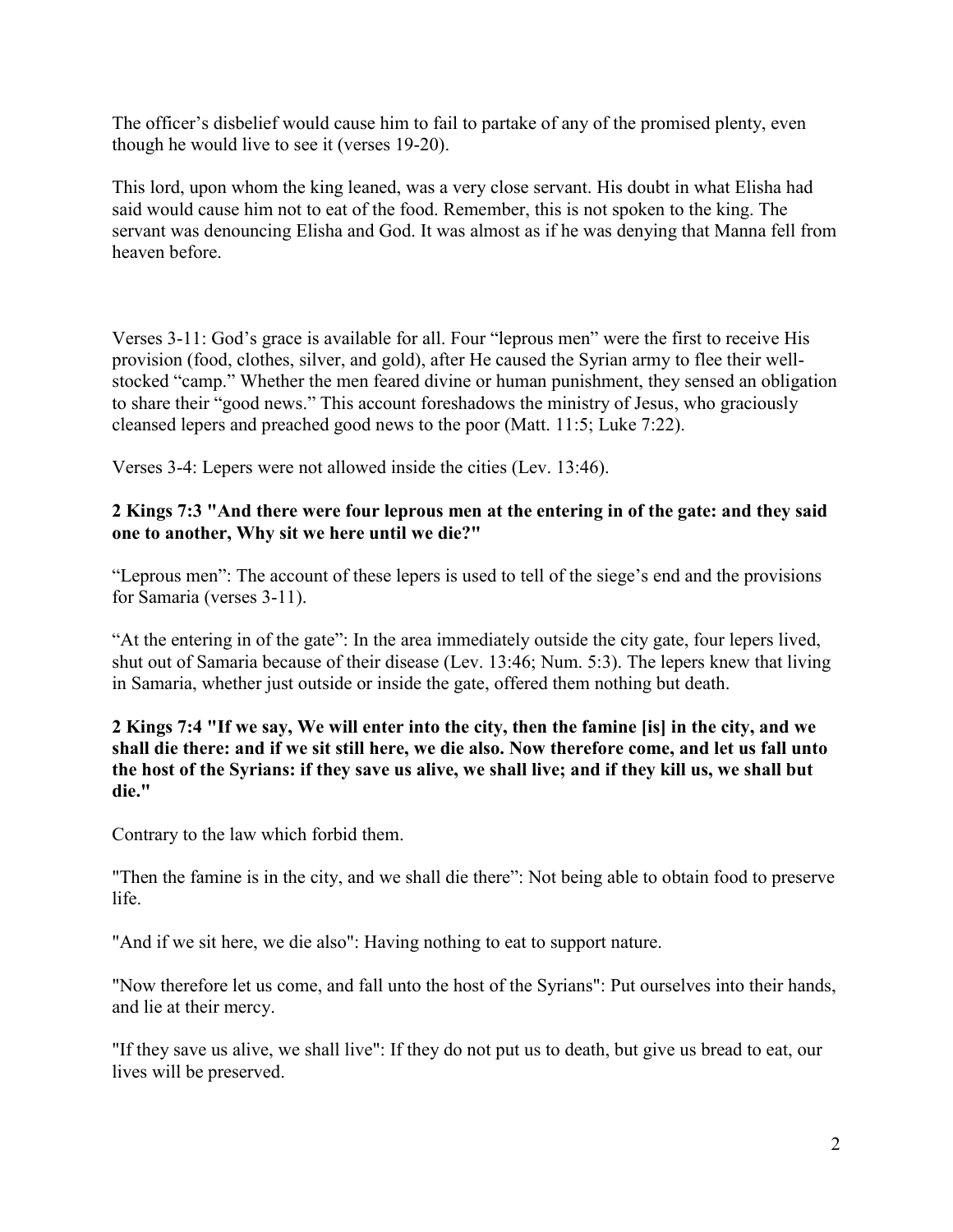"And if they kill us, we shall but die": Which we must inevitably do, whether we stay here, or go into the city.

The 4 lepers were sitting around waiting to die. They happened to be, just outside the city gate. They knew, if they entered the city, there was nothing but famine there. If they went to the camp of the Syrians, the worst thing that would happen to them would be that they killed them. They were dying anyway, what difference did it make when?

### **2 Kings 7:5 "And they rose up in the twilight, to go unto the camp of the Syrians: and when they were come to the uttermost part of the camp of Syria, behold, [there was] no man there."**

"Uttermost part of the camp of Syria": Literally "the edge of the camp". The normal meaning of this phrase would refer to the back edge of the army camp, the farthest point from the wall of Samaria.

They went in the twilight, so no one would see them. To their amazement, when they got into the camp, there was no one there. They had all left during the night.

### **2 Kings 7:6 "For the Lord had made the host of the Syrians to hear a noise of chariots, and a noise of horses, [even] the noise of a great host: and they said one to another, Lo, the king of Israel hath hired against us the kings of the Hittites, and the kings of the Egyptians, to come upon us."**

The Hittites and … Egyptians': Sometime before the arrival of the lepers, the Lord had made the Syrians hear the terrifying sound of a huge army approaching. They thought the Israelite king had hired two massive foreign armies to attack them. The Hittites were descendants of the oncegreat Hittite empire who lived in small groups across northern Syria (see note on 1 Kings 10:29). Egypt was in decline at this time, but its army would still have represented a great danger to the Syrians.

These "Hittites" were the Neo-Hittite descendants of that once great Hittite nation in ancient Anatolia (i.e., modern Turkey).

They had heard the chariots alright, but it had been the army of heaven they had heard. They were so frightened, when they heard the noise of the many chariots that they fled for safety. They assumed this was the army of Egypt and the army of the Hittites coming against them.

### **2 Kings 7:7 "Wherefore they arose and fled in the twilight, and left their tents, and their horses, and their asses, even the camp as it [was], and fled for their life."**

Or in the dark, as the Targum; when the twilight was going off; so that the lepers came very quickly after they were gone (2 Kings 7:5).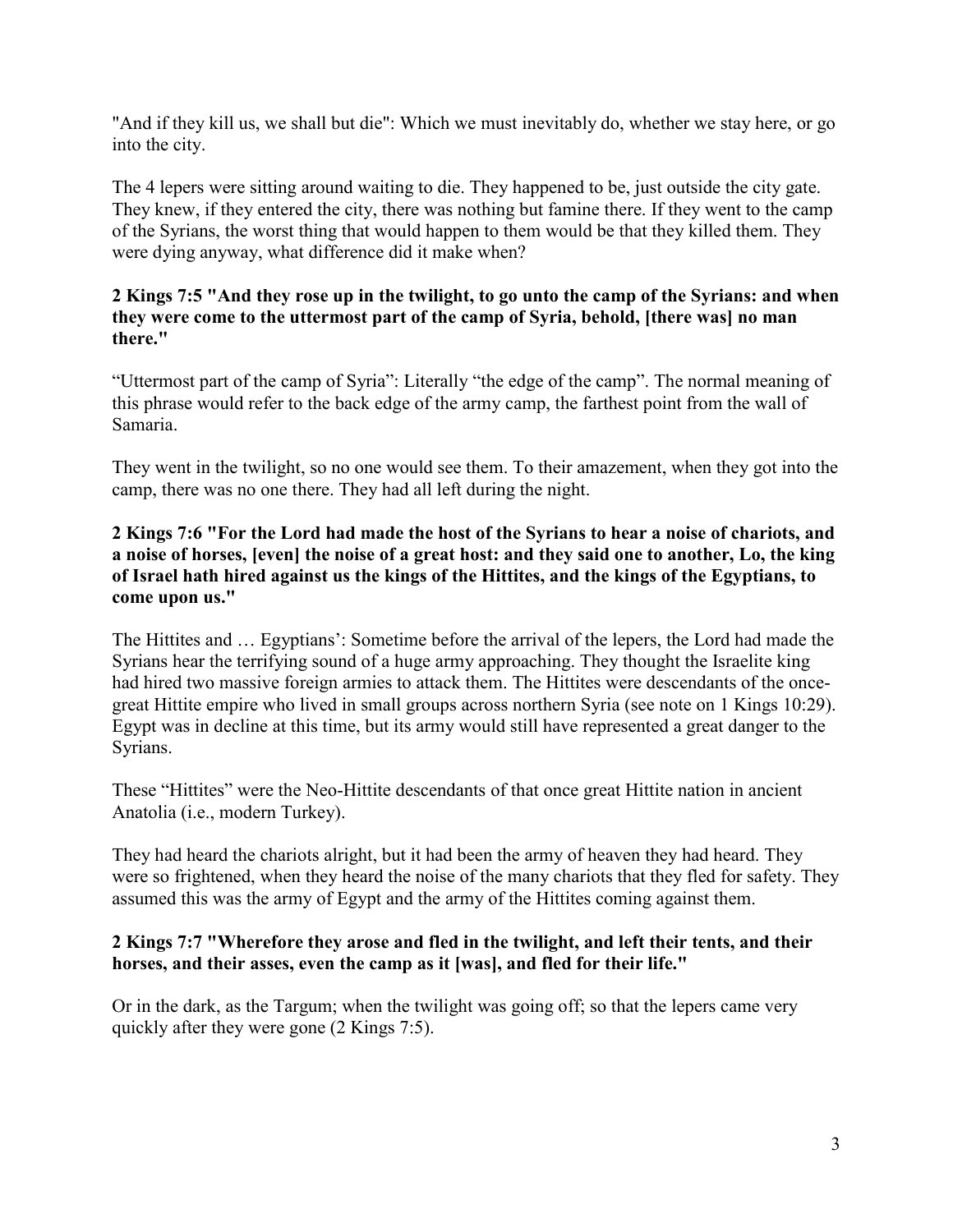"And left their tents, and their horses, and their asses": Such was their fright, that they could not stay to loosen their cattle, with which they might have made greater speed, but ran away on foot: and they left.

"Even the camp as it was": Took nothing away with them, either money or provisions.

"And fled for their life": Which they imagined to be in great danger.

It appears they fled so fast, that they took nothing with them that might slow them down. They left in the middle of the night. They must have run away on foot, because they left their horses and asses.

### **2 Kings 7:8 "And when these lepers came to the uttermost part of the camp, they went into one tent, and did eat and drink, and carried thence silver, and gold, and raiment, and went and hid [it]; and came again, and entered into another tent, and carried thence [also], and went and hid [it]."**

They had been starving with the people of the city of Samaria. The first thing they did, was eat and drink, until they could hold no more. They took some of the wealth (all they could carry) two different times out of the camp, and hid it for later.

### **2 Kings 7:9 "Then they said one to another, We do not well: this day [is] a day of good tidings, and we hold our peace: if we tarry till the morning light, some mischief will come upon us: now therefore come, that we may go and tell the king's household."**

"Mischief": The lepers did not fear that the Syrians would return, but that the Lord would punish them for their sin of not telling the Israelite king of their discovery.

Failure to share their good fortune with others would be a sin worthy of judgment against the lepers (Prov. 15:27; 21:17-18; 1 Cor. 10:24). So ought men to share the Good News of the gospel with all (Rom. 10:13-15).

Probably not their honesty, but their fear of being killed caused them to go, and tell the city of the good fortune. Of course, they would report it to the king and his house first.

### **2 Kings 7:10 "So they came and called unto the porter of the city: and they told them, saying, We came to the camp of the Syrians, and, behold, [there was] no man there, neither voice of man, but horses tied, and asses tied, and the tents as they [were]."**

The chief of those that had the care of the gate of it; for there were more than one, as follows.

"And they told them, saying": The porter, and the watchmen with him.

"We came to the camp of the Syrians, and, behold, there was no man there, neither voice of man": Not one to be seen or heard.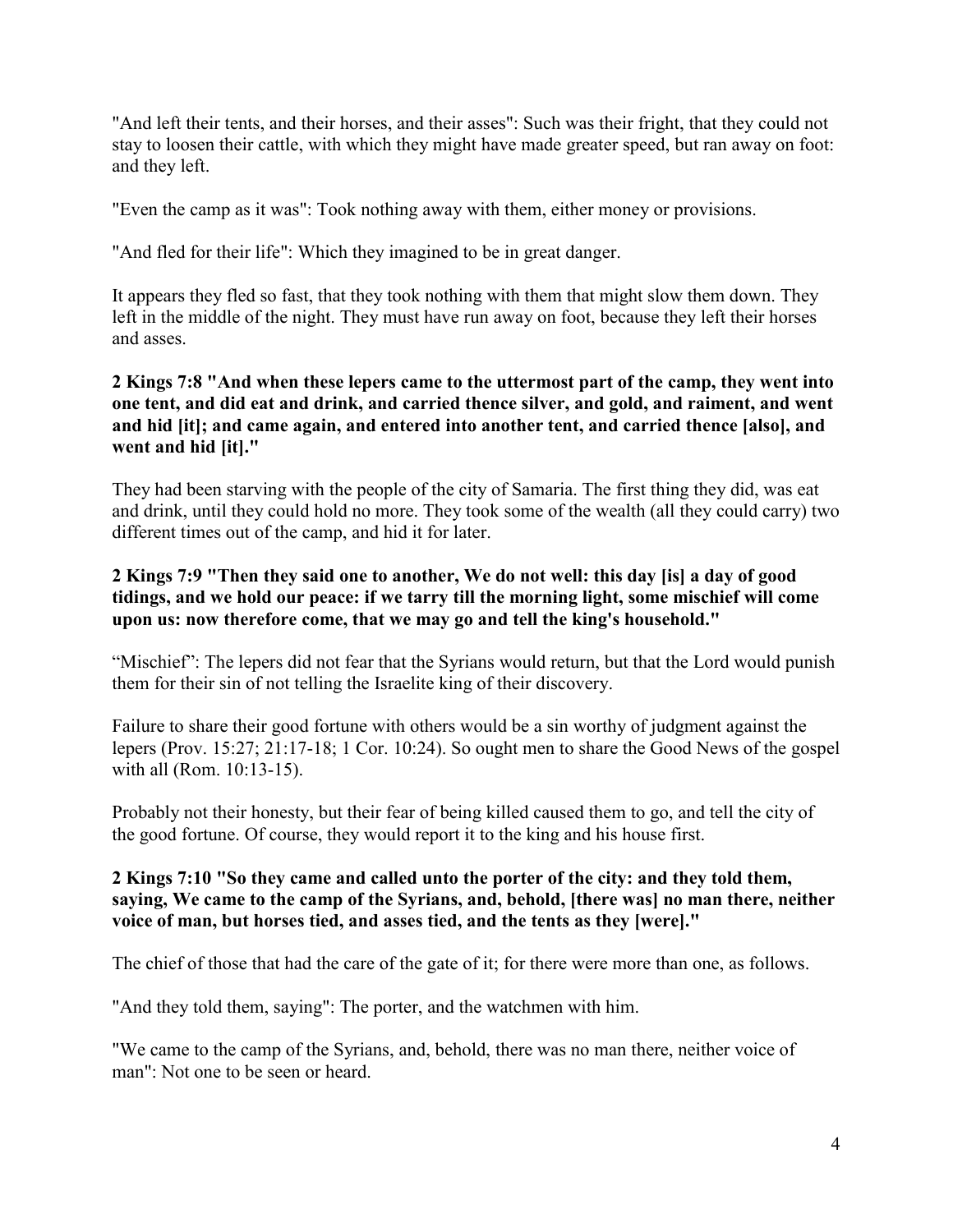"But horses tied, and asses tied": To their mangers; the latter, as well as the former, were used for war, not only to carry burdens, but to fight upon, as Aelianus relates of some people. And especially when there was a want of horses, as Strabo; and both observe that this creature was sacrificed to Mars.

"And the tents as they were": None of them struck, nor anything taken out of them.

It is strange, that they would have left their horses behind, because they could have travelled faster on their horses. Sometimes people do strange things when they are terribly frightened. The lepers report all of this to the porter, for him to tell the king. The king had no idea, neither did these lepers, why the Syrians had fled.

### **2 Kings 7:11 "And he called the porters; and they told [it] to the king's house within."**

The porter of the city called to the porters of the king's palace.

"And they told it to the king's house within": To some of his domestic servants within the palace, and they reported it to the king.

### **2 Kings 7:12 "And the king arose in the night, and said unto his servants, I will now show you what the Syrians have done to us. They know that we [be] hungry; therefore are they gone out of the camp to hide themselves in the field, saying, When they come out of the city, we shall catch them alive, and get into the city."**

"What the Syrians have done to us": Jehoram greeted the report from the lepers with great suspicion. He thought that the Arameans, or Syrians, were feigning the pull back to appear defeated, in order to lure the Israelites out of Samaria for a surprise attack on them to gain entrance into the city. However (verses 13-15), describe how the leper's report was confirmed.

When the porter tells the king, he does not believe that they had fled. He believed they had set a trap to catch them, when they came out to the camp. Undoubtedly, it had slipped his mind, what Elisha had told him.

### **2 Kings 7:13 "And one of his servants answered and said, Let [some] take, I pray thee, five of the horses that remain, which are left in the city, (behold, they [are] as all the multitude of Israel that are left in it: behold, [I say], they [are] even as all the multitude of the Israelites that are consumed:) and let us send and see."**

Not having died through the famine as the rest.

"Behold, they are as all the multitude of Israel that are left in it": Behold, I say, they are even as the multitude of Israel that are consumed. Signifying, there was a like consumption among the horses as among the people, and they that remained were starving as they were. So that should those horses, and the men, fall into the hands of the Syrians, and perish, it would be no great matter. The loss would not be much, since they must perish if they continue in the city. According to the Vulgate Latin version, these five horses were all that were left.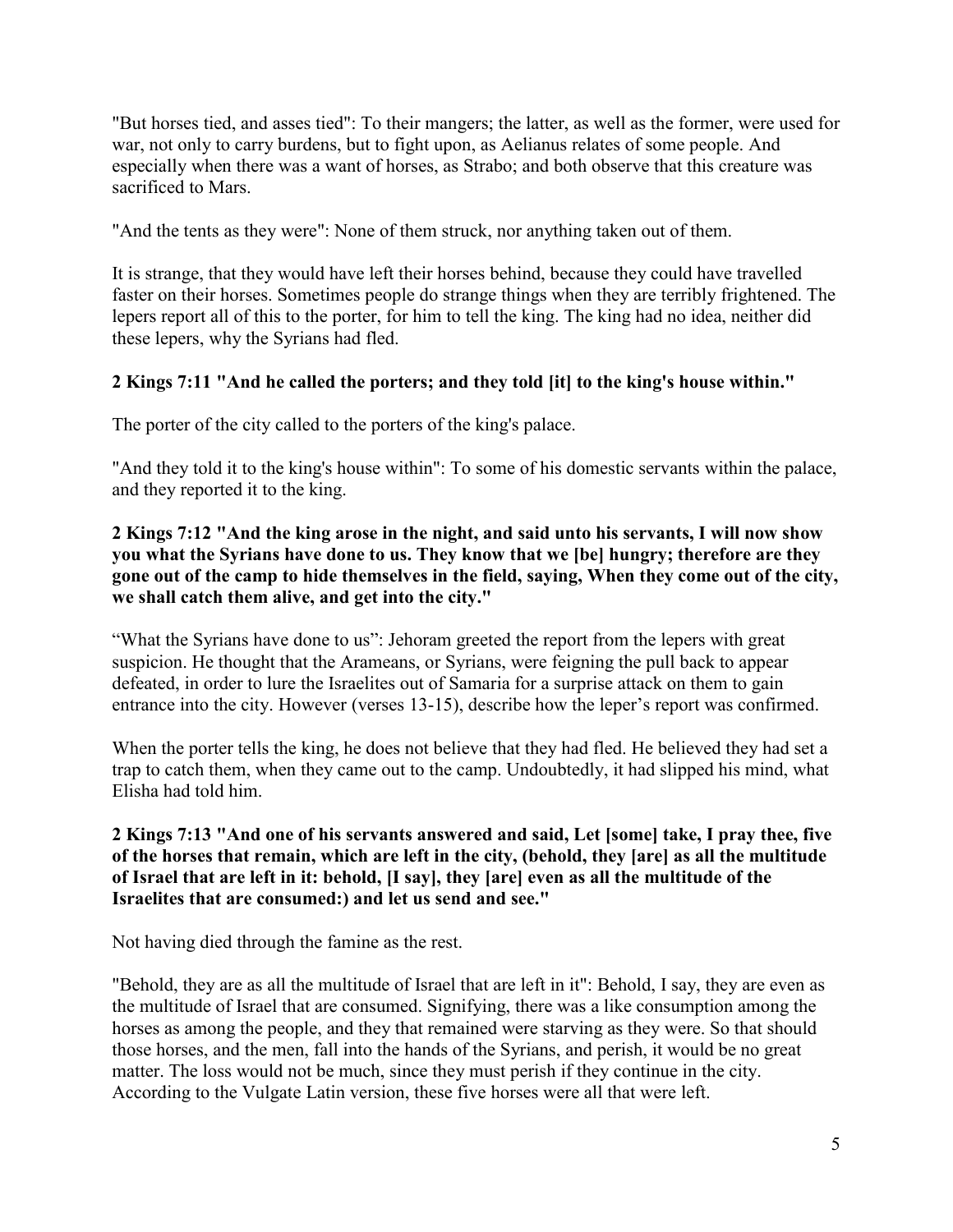"And let us send and see": Whether the report of the lepers is true or not.

### **2 Kings 7:14 "They took therefore two chariot horses; and the king sent after the host of the Syrians, saying, Go and see."**

Not five, but two only, and those the best, that drew in the king's chariot perhaps, and so were better fed, and fitter for this expedition.

"And the king sent after the host of the Syrians, saying, go and see": Whether they are fled or not.

There were very few horses left in the city. These were kept for emergencies. They were so hungry, there was very little to lose by going to see, if it was true they had fled and left their goods for the taking. The king sent a chariot and men to check this out.

Verses 15-20 (see note on 7:1-2).

### **2 Kings 7:15 "And they went after them unto Jordan: and, lo, all the way [was] full of garments and vessels, which the Syrians had cast away in their haste. And the messengers returned, and told the king."**

Not finding them in the camp, and knowing the route they would take to their own land, they went as far as Jordan, over which they must pass.

"And, lo, all the way was full of garments and vessels which the Syrians had cast away in their haste": In their fright and flight, such of their clothes as hindered them in running. And their armor, as Josephus seems rightly to understand the word used, these they threw away for quicker dispatch.

"And the messengers returned and told the king": That it was as the lepers said, and what they themselves had seen.

They left so fast, they left articles all along the way. Anything they thought might slow them down in their getaway, they left on the side of the road. It was obvious that something had frightened them so badly, they had fled home as fast as they could go.

Verses 16-20: By repeating words from verses 1-2, and by explicit statements ("according to the word of the Lord" (verse 16); "just as the man of God had said / spoken" (verses 17-18), the text emphasizes that Elisha's prophecy (in 7:2), literally came to pass.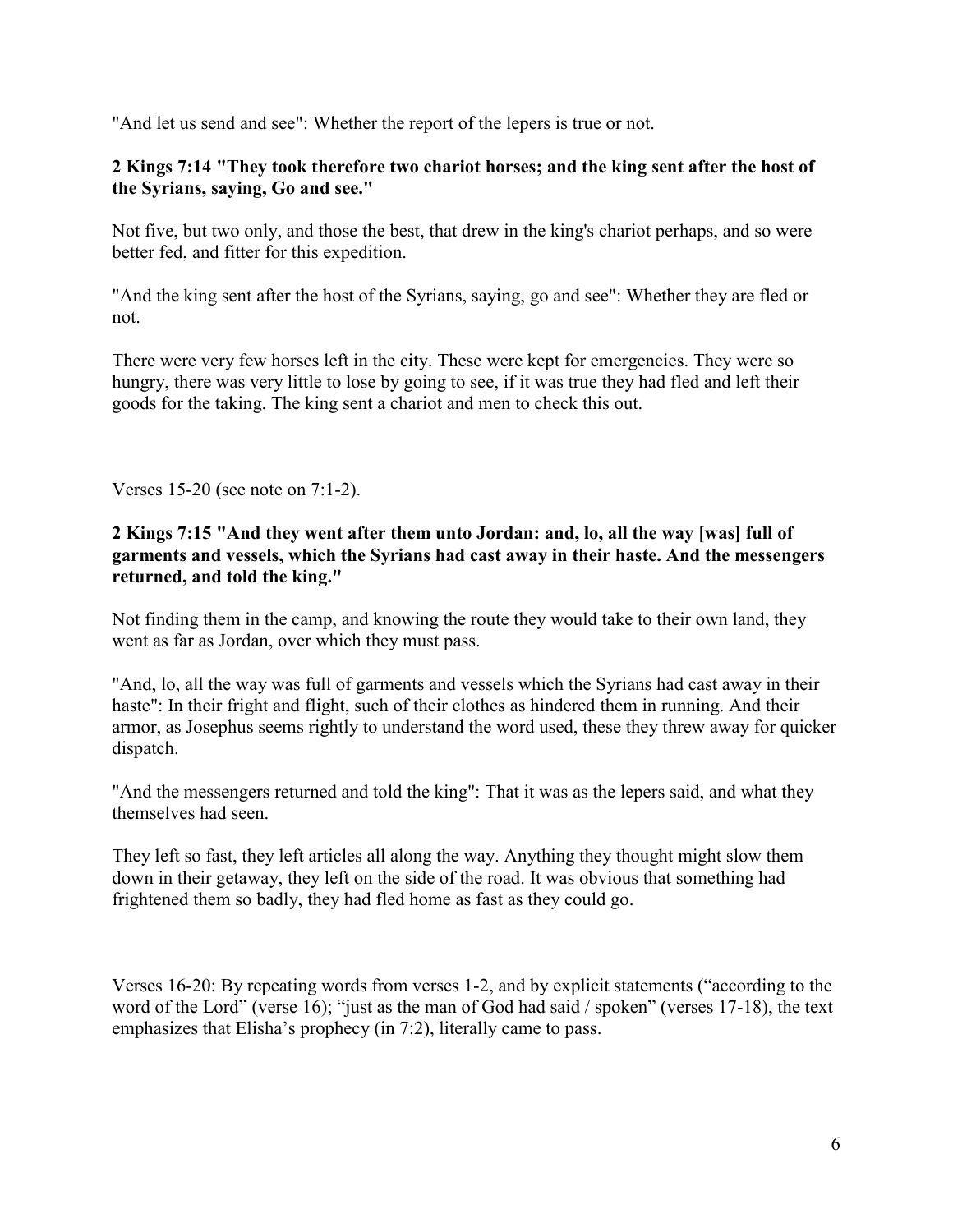### **2 Kings 7:16 "And the people went out, and spoiled the tents of the Syrians. So a measure of fine flour was [sold] for a shekel, and two measures of barley for a shekel, according to the word of the LORD."**

Of their riches, and of their provisions; of which there was such a plenty, not only for present use, but for sale.

"So that a measure of fine flour was sold for a shekel": Etc., as it was written.

"According to the word of the Lord": Through Elisha (2 Kings 7:1).

The prophet had spoken the truth. You can easily see why the whole town emptied, and ran for what food they could find. They would be like the lepers. They would eat first, then spoil the other things in the camp after.

### **2 Kings 7:17 "And the king appointed the lord on whose hand he leaned to have the charge of the gate: and the people trode upon him in the gate, and he died, as the man of God had said, who spake when the king came down to him."**

Not to keep out the enemy, of which there was no danger; but to prevent disorders and tumults among the people. And that they might go out in an orderly and regular manner.

"And the people trod upon him in the gate": Being eager to get out for food; and he endeavoring to keep order among them, they pressed upon him, and threw him down, and trampled him under foot. Or he was placed here to regulate the market, which everyone might be supplied in time, but through the people's pressing to get provisions, he was overran, and trod upon.

"And died, as the man of God had said, who spake when the king came down to him": So that he saw the plenty, but partook not of it, as he said (see 2 Kings 7:2).

The lord, in the verse above, is speaking of the arrogant servant of the king, who laughed at Elisha and at God for saying God would open the windows of heaven and send food to them. He was left to watch the gate, and the stampeding people ran over him, and killed him. He truly would not eat of the food.

### **2 Kings 7:18 "And it came to pass as the man of God had spoken to the king, saying, Two measures of barley for a shekel, and a measure of fine flour for a shekel, shall be tomorrow about this time in the gate of Samaria:"**

As (in 2 Kings 7:1), and what he said to the king there, and to the lord (in 2 Kings 7:2), are repeated in this and the next verse. That it might be observed how exactly the prophecies were fulfilled.

For the term "man of God" (see the note on 1 Sam. 9:6-11).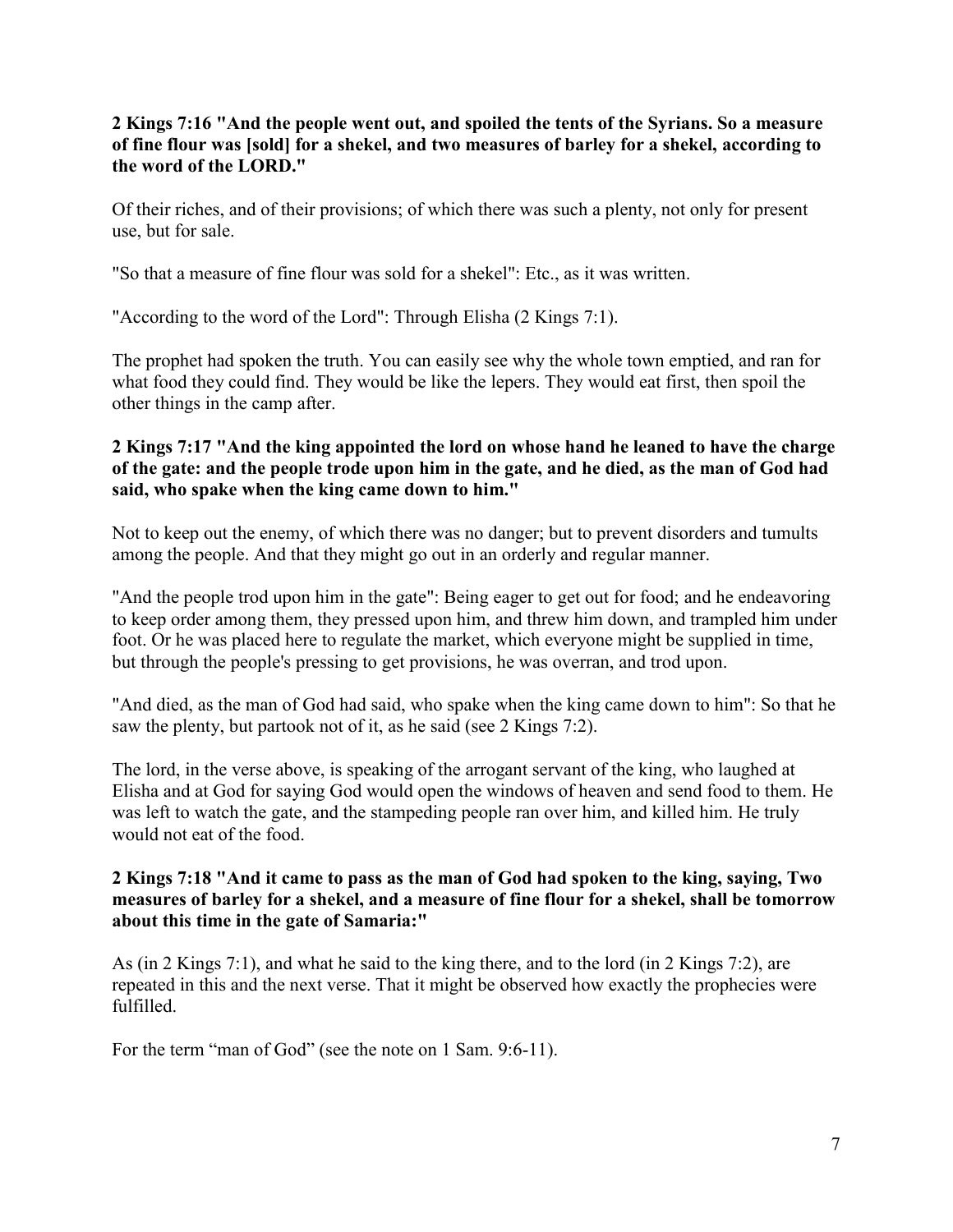**2 Kings 7:19 "And that lord answered the man of God, and said, Now, behold, [if] the LORD should make windows in heaven, might such a thing be? And he said, Behold, thou shalt see it with thine eyes, but shalt not eat thereof."**

(As in 2 Kings 7:2).

"And he said": That is, Elisha, as in the same place.

This repeats what Elisha had said to the king and his arrogant servant. This was a reminder to them, and to us, that Elisha truly was a man of God. His words were spoken as an oracle of God. They were God's Words in the mouth of Elisha.

### **2 Kings 7:20 "And so it fell out unto him: for the people trode upon him in the gate, and he died."**

As the prophet predicted.

"For the people trod upon him in the gate, and he died" (see 2 Kings 7:17).

It is a dangerous thing to speak against God's anointed. This servant found that out, by paying with his life. He saw this with his eyes and had time to regret it. He died, before he ate of the food.

## **2 Kings Chapter 7 Questions**

- 1. What word of encouragement does Elisha speak to the king of Israel?
- 2. How much was a measure of fine flour?
- 3. What does a shekel weigh?
- 4. Who doubted what Elisha said?
- 5. What did Elisha say to him?
- 6. How many leprous men were at the gate of the city?
- 7. Why did they decide to sneak into the Syrian camp?
- 8. What did they find?
- 9. Why had the Syrians left?
- 10. What had they left behind?
- 11. What chariots had they really heard?